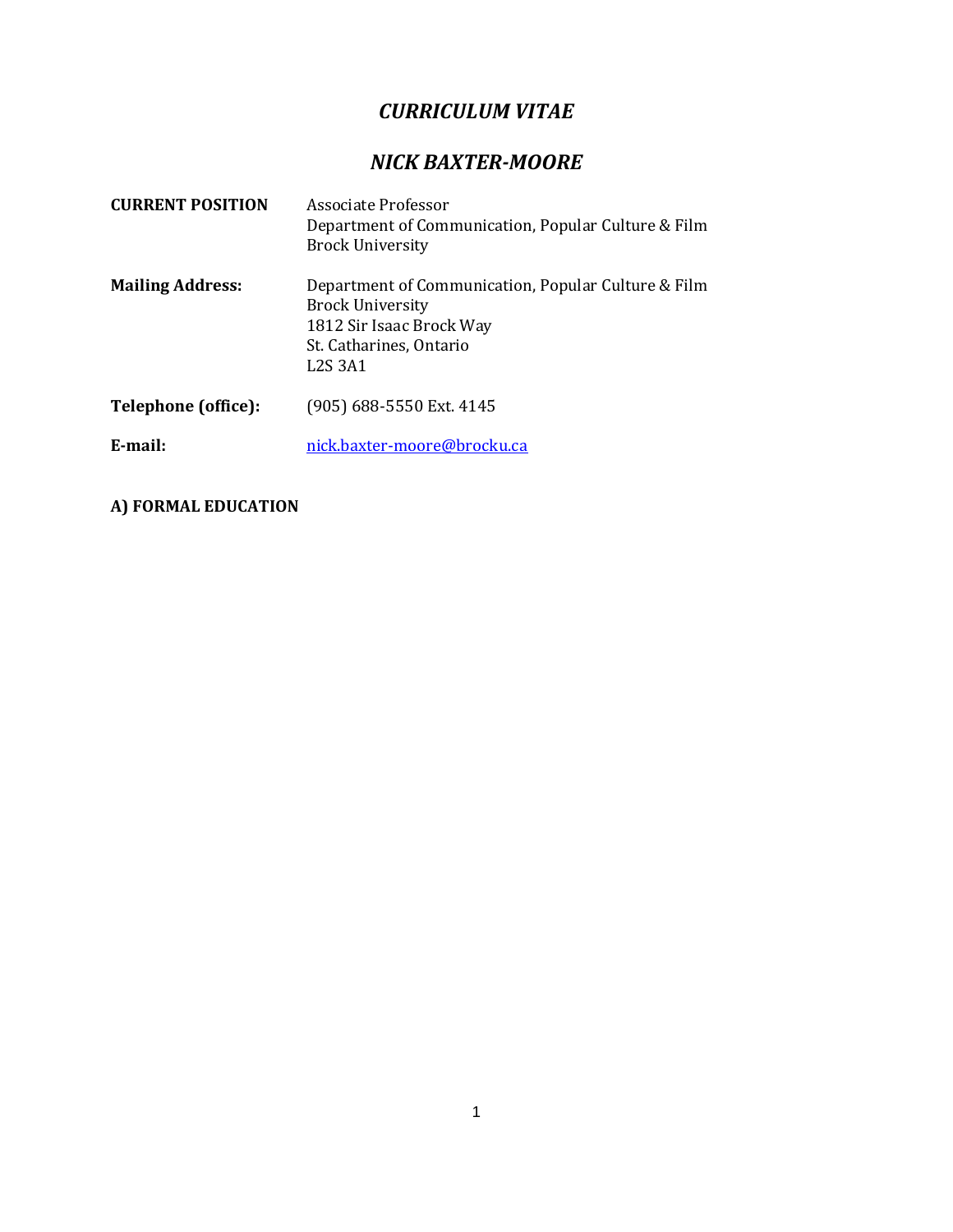PhD in Political Science, Department of Political Science, Carleton University, Ottawa, Canada, 1989 MSc in Government and Politics of Western Europe, Department of Government, London School of

Economics and Political Science, London, England, 1976 B.A. (Econ.) Honours, Department of Government, University of Manchester, England, 1970

### **B) ACADEMIC DISTINCTIONS & AWARDS**

Popular Culture Association (U.S.) President's Award "in recognition of service and scholarly contribution to the field of Popular Culture Studies," May 2012

Canadian Studies Writing Award (with Robert J. Jackson and Doreen Jackson), Department of the Secretary of State, Government of Canada, 1986-87

#### **C) ACADEMIC & ADMINISTRATIVE POSITIONS**

#### **C1. Teaching Positions**

- Associate Professor, Department of Communication, Popular Culture and Film, Brock University, 2003-
- Visiting Professor, Bader International Study Centre (Queen's University), Herstmonceux Castle, Sussex, England, Summer 2006, Summer 2007, Summer 2009, Fall 2011
- Associate Professor (cross-appointment), Political Science and Department of Communication, Popular Culture & Film), Brock University, 1999-2003
- Associate Professor (cross-appointment), Political Science and Communication Studies Program, Brock University, 1996-1999
- Associate Professor (with tenure), Department of Political Science, Brock University 1990-96
- Lecturer/Assistant Professor, Department of Political Science, Brock University, 1985-90
- Lecturer (full-time limited term appointment), Department of Political Studies, Queen's University, Kingston, Ontario, 1983-85

#### **(C. Academic Positions Held, cont'd)**

Lecturer (full-time limited term appointment), Department of Political Science, Carleton University, Ottawa, Ontario, 1982-83

Sessional Lecturer, Department of Political Science, Carleton University, Ottawa, Ontario, 1979-82 Teaching Assistant, Department of Political Science, Carleton University, Ottawa, Ontario, 1977-79 Lecturer in Politics, School of Business and Social Studies, Ealing College of Higher Education

(now University of West London), Ealing, London, England, 1973-77 Part-time research director, researcher, contract civil servant, freelance journalist, 1971-73 Assistant Economics Master, Slough Grammar School, Slough, England, and part-time Lecturer in

Business Studies, Slough College of Technology (now Thames Valley University), 1970-71

#### **C2. Administrative and Research Positions**

Associate Dean, Undergraduate Studies, Faculty of Social Sciences, Brock University, 2013-16 Scholar-in-Residence, Bader International Study Centre (Queen's University), Herstmonceux

Castle, Sussex, England, Winter 2012

Founding President, Popular Culture Association of Canada, 2011-13

Research Associate, Niagara Community Observatory, 2010-

Chair, Department of Communication, Popular Culture and Film, Brock University, 2006-07 Director, Graduate Program in Popular Culture, Brock University, 2004-07

Chair, Department of Political Science, Brock University, 1997-2000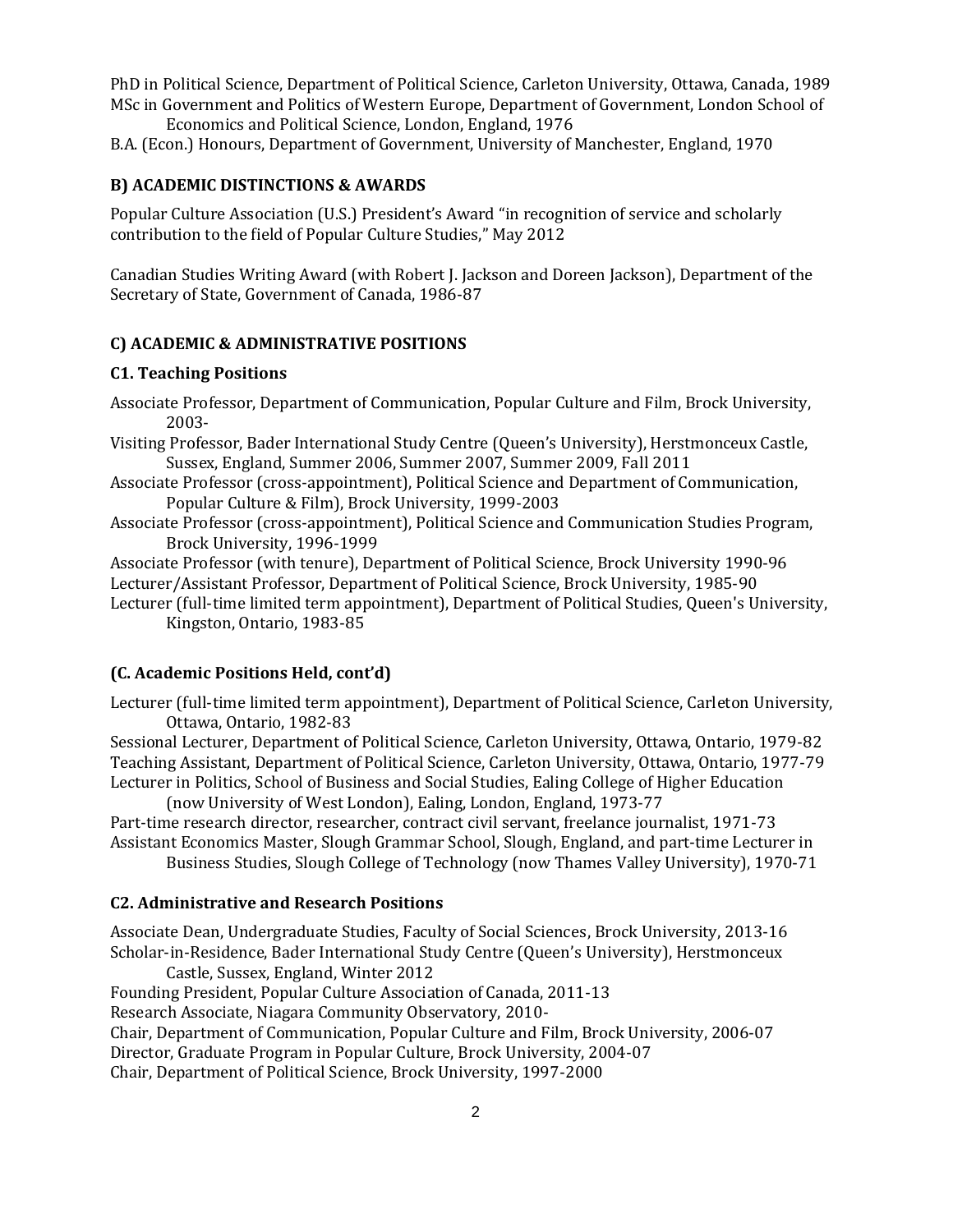Visiting Fellow, International Social Sciences Institute, University of Edinburgh, Edinburgh, Scotland, 1994-95

Director, Interdisciplinary Canadian Studies Program, Brock University, 1991-94 Undergraduate Officer, Department of Politics, Brock University, 1987-90

### **D) SCHOLARLY & CREATIVE ACTIVITY**

#### **D1. Publications**

#### **a) Books, monographs, chapters in edited books, etc.**

- Thomas M. Kitts & Nick Baxter-Moore, *The Routledge Companion to Popular Music and Humor*, NY/London: Routledge, 2019
- Thomas M. Kitts & Nick Baxter-Moore, "Popular Music and Humor: An Introduction," in *The Routledge Companion to Popular Music and Humor*, pp. 1-9.
- Nick Baxter-Moore, "'(What's So Funny 'Bout) Peace, Love and Understanding': Humor in Protest Music," in *The Routledge Companion to Popular Music and Humor*, pp. 372-379.
- Nick Baxter-Moore & Thomas M. Kitts, "Coda: Unintentional Humor in Popular Music," in *The Routledge Companion to Popular Music and Humor***,** pp. 380-388.
- Nick Baxter-Moore & Caroline Charest, "Constructing Authenticity: Architecture and Landscape in Niagara Wineries," in Michael Ripmeester, Philip Mackintosh & Chris Fullerton, eds., *An Introduction to Niagara Wines*, Waterloo, ON: Wilfrid Laurier University Press, 2013, 261-282
- Nick Baxter-Moore, "'Rockin' All Over The World' John Fogerty's Place in American Popular Music," in Thomas M. Kitts, ed., *Finding Fogerty: Interdisciplinary Readings of John Fogerty and Creedence Clearwater Revival*, Landover, MD: Rowman & Littlefield, 2013, 189-209
- Nick Baxter-Moore, "The Music Store as a Community Resource," in Joan Nicks and Barry Grant, eds., *Covering Niagara: Studies in Local Popular Culture*, Waterloo, ON: Wilfrid Laurier University Press, 2010, 237-261
- Nick Baxter-Moore, "Reelin' & Rockin': Genre-bending and boundary-crossing in Canada's East Coast Sound," in Joan Nicks & Jeannette Sloniowski, eds., *Slippery Pastimes: Reading the Popular inmCanadian Culture*, Waterloo, ON: Wilfrid Laurier University Press, 2002, 217-242

### **(D1a. Publications – Books, monographs, chapters, etc., cont'd)**

- Nicolas Baxter-Moore, Terrance G. Carroll & Roderick Church, *Studying Politics: An Introduction to Argument and Analysis,* Mississauga, ON: Copp Clark Longman, 1994
- Robert J. Jackson, Doreen Jackson & Nicolas Baxter-Moore, eds., *Contemporary Canadian Politics: Readings and Notes,* Scarborough, ON: Prentice-Hall Canada, 1987
- Nicolas Baxter-Moore, "Policy Implementation and the Role of the State: A Revised Approach to the Study of Policy Instruments" in Jackson, Jackson & Baxter-Moore, eds., *Contemporary Canadian Politics: Readings and Notes Politics* (1987 *op. cit*.), 336-355
- Robert J. Jackson, Doreen Jackson & Nicolas Baxter-Moore, *Politics in Canada: Culture, Institutions, Behaviour and Public Policy*, Scarborough, ON: Prentice-Hall Canada, 1986
- Nicolas Baxter-Moore, "The Impact of European Community Membership on the Republic of Ireland" in Nils Orvik & Charles Pentland, eds., *The European Community at the Crossroads: The First Twenty-Five Years*, Kingston, Ontario: Queen's University Centre for International Relations, 1983, 41-84
- Nicolas Baxter-Moore, "Mouvements sociaux: un cadre d'analyse théorique et comparatif" in Alain-G. Gagnon, ed., *Les Opérations Dignité: Naissance d'un mouvement social dans L'Est du Québec***,** Ottawa: Carleton University Press, 1981, 17-66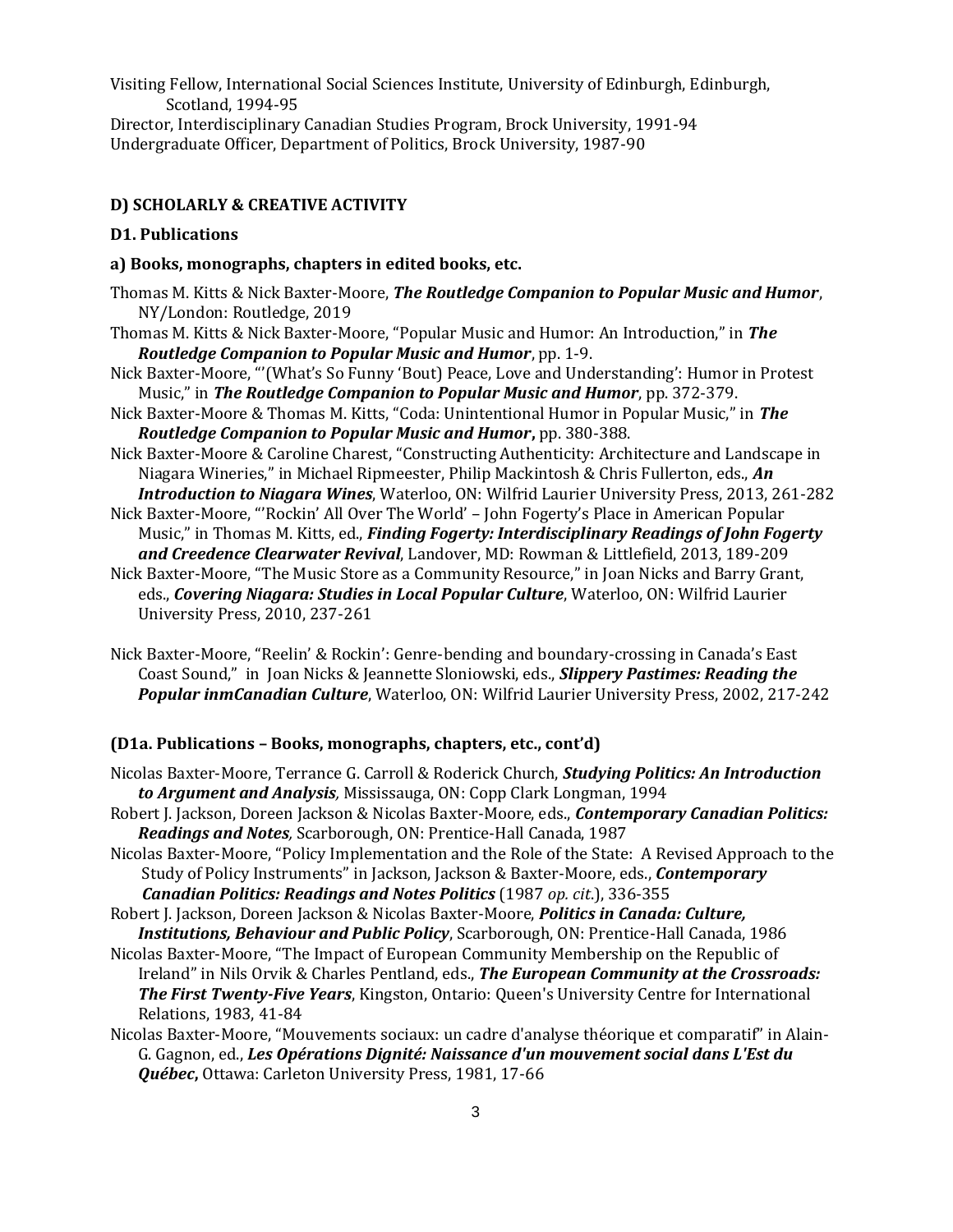- Nicolas Baxter-Moore, "The Rise and Fall of the Scottish National Party" in William Chandler & Marie Fleming, eds., *Proceedings of the Workshop on The Smaller European Democracies and European-Canadian Comparisons, December 1979*, European Politics Group, 1980, 137-175
- Nicolas Baxter-Moore, "The Causes of Nationalist Movements in Developed Democracies" in D.C. Rowat, ed., *The Referendum and Separation Elsewhere: Implications for Quebec*, Ottawa: Carleton University, 1978, 49-76
- James S. Knight & Nicolas Baxter-Moore, *The Republic of Ireland General Elections of 1969 and 1973*, London: Arthur McDougall Fund, 1974
- James S. Knight & Nicolas Baxter-Moore, eds., *The Northern Ireland Local Government Elections of 1973*, London and Belfast: Arthur McDougall Fund/Appletree Press, 1973
- James S. Knight & Nicolas Baxter-Moore, *Northern Ireland: The Elections of the Twenties*, London: Arthur McDougall Fund, 1972

#### **D1b. Papers in peer-reviewed journals**

- Nick Baxter-Moore & Munroe Eagles (with six student co-authors), "Explaining Canada-US Differences in Attitudes Toward the Role of Government: A Test of S.M. Lipset's 'Continental Divide'," *Commonwealth and Comparative Politics*, vol. 56, no. 4, 2018, 472-492
- Nick Baxter-Moore, Munroe Eagles, Dupinder Aheer, Racquel Maxwell, Lisa-Anne Pilkey & Kimmy Samra, "Explaining Canada—US Differences in Attitudes Toward Crime and Justice: An Empirical Test of S.M. Lipset's Account," *American Review of Canadian Studies*, vol. 46, no. 4, 2016, 430-451
- Nick Baxter-Moore, "'The Ties That Bind' Springsteen Fans Reflect on the Live Concert Experience," *Rock Music Studies*, vol, 3, no. 1, 2016, 80-104
- Nick Baxter-Moore & Thomas M. Kitts, "Introduction to the Live Concert Experience," *Rock Music Studies*, vol, 3, no. 1, 2016, 1-4 (introduction as guest editor to a special issue of the journal)
- Nick Baxter-Moore & Scott McLean, "Canada Abroad an introduction," *British Journal of Canadian Studies*, vol. 27, no. 2, 2014, 127-129 (introduction to a guest co-edited special issue of the journal)
- Nick Baxter-Moore, "'So You Want to Be a Rock and Roll Star' The Music Store as a Local Resource," *The Mid-Atlantic Almanack*, vol. 15, 2006, 63-83
- Nick Baxter-Moore, "'This is where I belong' Identity, Social Class, and the Nostalgic Englishness of Ray Davies and the Kinks," *Popular Music and Society*, vol. 29, no. 2, 2006, 145-165

#### **(D1b. Papers in peer-reviewed journals, cont'd)**

- Nick Baxter-Moore, "Recording the War of 1812: Stan Rogers' (Un)sung Heroes," *College Quarterly*, vol. 8, no. 1, 2005, on-line at [www.collegequarterly.ca/2005-vol08-num01-winter/index.html](http://www.collegequarterly.ca/2005-vol08-num01-winter/index.html)
- Nick Baxter-Moore, "'Making A Noise in This World': New Sounds From Canada's First Peoples," *London Journal of Canadian Studies*, vol. 16, 2000/2001, 22-47
- Nick Baxter-Moore, "Popular Music, Myth-Making and Identities: The Songs of Stan Rogers," *British Journal of Canadian Studies*, vol. 10, no. 2, 1995, 306-329
- Nicolas Baxter-Moore, "Ideology or Pragmatism? The Politics and Management of the Mulroney Government's Privatization Programme," *British Journal of Canadian Studies*, vol. 7, no. 2, 1992, 290-325

# **D1d. Papers delivered at Professional Meetings (last ten years; all sole-authored unless otherwise noted)**

"Rock for Change: The political economy of benefit concerts." Paper presented to the Annual Conference of the Popular and American Culture Associations (PCA/ACA), Washington DC, April 16-20, 2019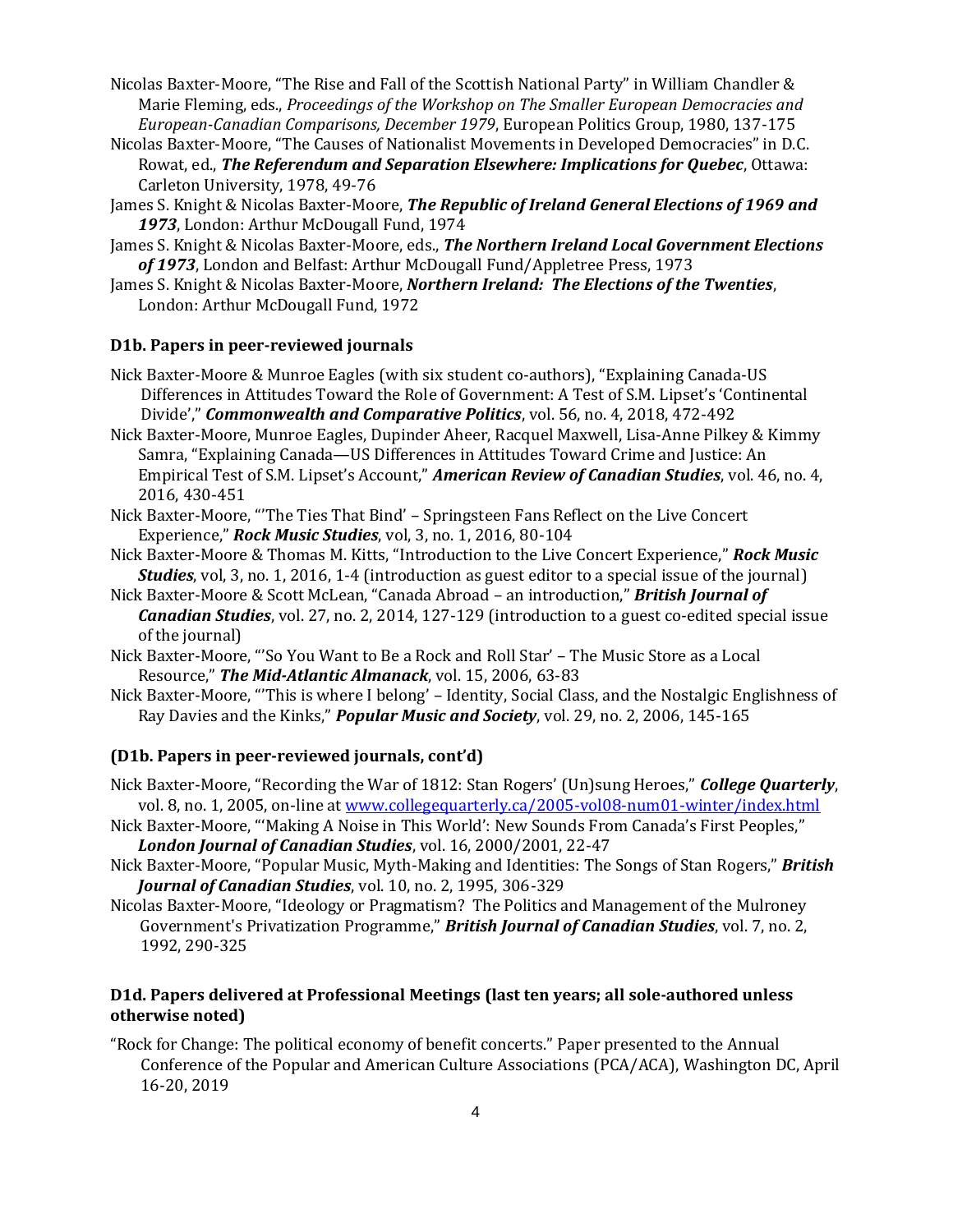- "Multiculturalism or *E Pluribus Unum*: Accommodation/Assimilation in the National Identities of Canadian and Americans" (with Munroe Eagles). Paper presented to the 44th Annual Conference of the British Association for Canadian Studies, Senate House, University of London, UK, April 11-13, 019
- "'Twin Cities' or 'Living Apart Together'? Cooperation, Competition and Governance in Niagara Falls (Canada) and Niagara Falls (USA)" (with Munroe Eagles). Paper presented to the Association for Borderlands Studies 2nd World Conference, Vienna, Austria and Budapest, Hungary, July 10-14, 2018
- "Northern Lights—Southern Cross: The Band and Canadian Identity." Paper presented to the 19th Biennial Conference of the Association for Canadian Studies in the United States (ACSUS), Las Vegas, NV, October 18-21, 2017
- "Explaining Canada-US Differences in Attitudes Toward the Role of Government: A Test of S.M. Lipset's "Continental Divide" (with Munroe Eagles and six student co-authors). Paper presented to the 19th Biennial Conference of the Association for Canadian Studies in the United States (ACSUS), Las Vegas, NV, October 18-21, 2017
- "'Living Apart Together': Challenges of Urban Governance Across the Canada-US Border: the Cities of Niagara Falls" (with Munroe Eagles). Paper presented to the biennial conference of MANECCS (the Mid-Atlantic and New England Council for Canadian Studies), Portland, ME, October 20-22, 2016
- "'Living Apart Together': Challenges of Urban Governance Across the Canada-US Border in the Twin Cities of Niagara Falls" (with Munroe Eagles). 15th Border Regions in Transition (BRIT) Conference on "Cities, States and Borders: From the Local to the Global," Hamburg, Germany and Sonderborg, Denmark, May 17-20, 2016
- "Multiculturalism or E Pluribus Unum? Immigration, Pluralism, and Identity Among Canadians and Americans" (with Munroe Eagles and six student collaborators). 18th Biennial Conference of the Association for Canadian Studies in Ireland on "Imagi/Nation: Canada Past and Future," Maynooth, Ireland, May 13-14, 2016
- "Come Together: Music, Comedy and Political Activism in the Secret Policeman's Balls." Annual Conference of the Popular and American Culture Associations (PCA/ACA), Seattle, WA, March 22-26, 2016

## **(D1d. Papers Delivered at Professional Meetings, cont'd)**

- "Explaining Canada-US Differences in Attitudes Toward Crime and Justice" (with Munroe Eagles and four student collaborators). 23rd Biennial Conference of the Association for Canadian Studies in the US, Las Vegas, NV, October 14-17, 2015
- "Re-constructing history: re-enactments and re-interpretations of the War of 1812 a case study of the Battle of New Orleans." 5th Annual conference of the Popular Culture Association of Canada, Niagara Falls, ON, May 7-9, 2015
- "Resurrection Man Steve Earle's Comeback From the Ghetto." Annual Conference of the Popular and American Culture Associations (PCA/ACA), New Orleans, LA, April 1-4, 2015
- "'Good Ol' Boy' Steve Earle's 'Country' Years." Annual Conference of the Mid-Atlantic Popular & American Culture Associations, Baltimore, MD, November 6-8, 2014
- "Teaching and Reaching Across Borders: Interdisciplinary Methods in the Borderland" (with Munroe Eagles). Biennial Conference of the Middle Atlantic and New England Council for Canadian Studies, Niagara Falls, ON, September 25-27, 2014
- "One-woman Band: Shelby Lynne's *Revelation Road*." Annual Conference of the Popular and American Culture Associations, Chicago, IL, April 16-19, 2014
- "From *Guitar Town* to *The Low Highway*: Steve Earle's Transcendental Genres." Annual Conference of the Mid Atlantic Popular and American Culture Associations, Atlantic City, NJ, November 7-9, 2013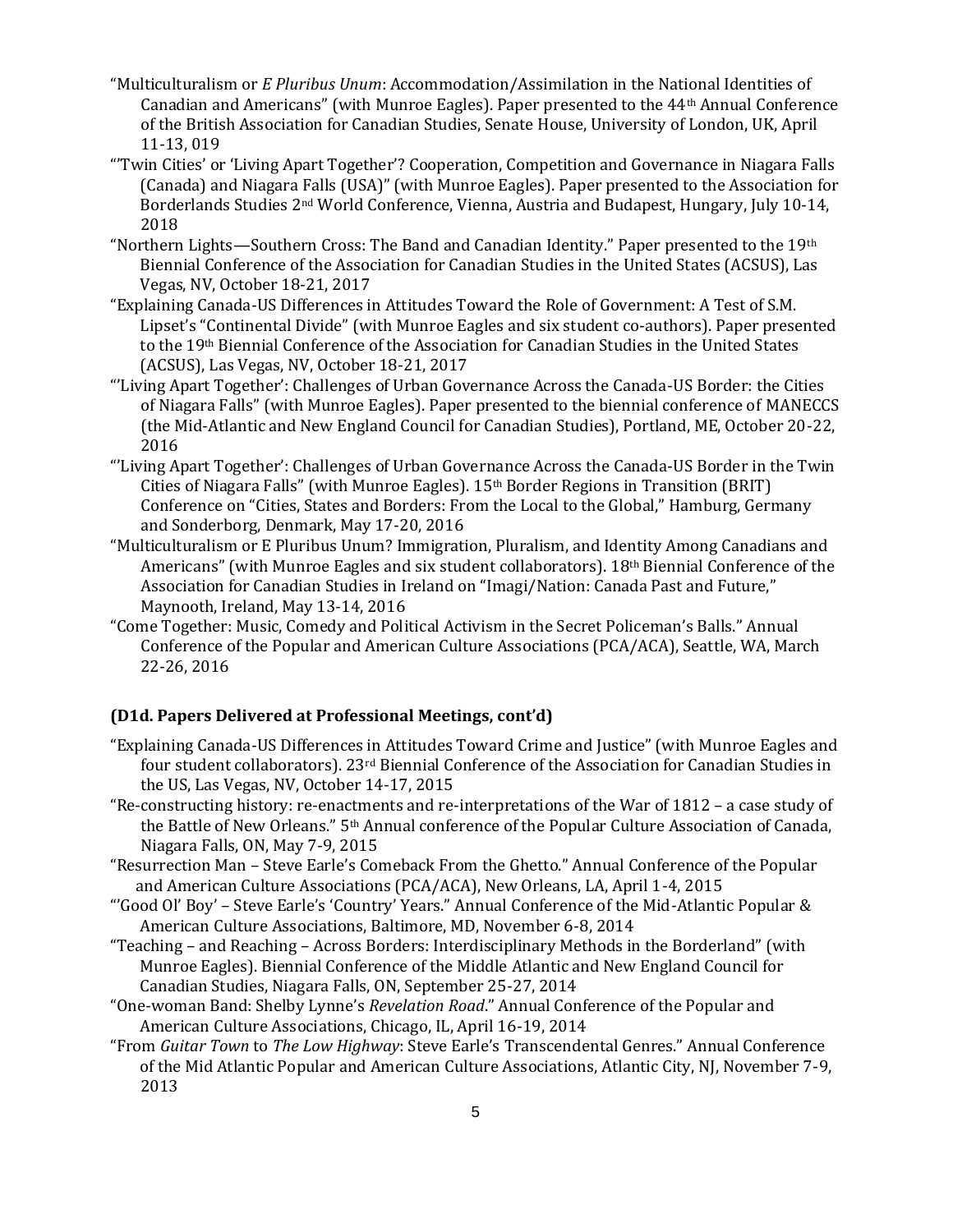"This is Our Country: Class, Region and Nation in the Music of John Mellencamp." Third Annual Conference of the Popular Culture Association of Canada, Niagara Falls, ON, May 9-11, 2013.

"'Hurts So Good': Ambivalent Patriotism in the Music of John Mellencamp." Annual Conference of the

National Popular and American Culture Associations, Washington DC, March 27-30, 2013

- "It's Like 'Déjà vu all over again' another lockout in the NHL." Annual Conference of the North East Popular Culture Association, Rochester, NY, October 26-27, 2012
- "Droppin' Beats, Droppin' Rhymes, Droppin' Names: Branding and Product Placement in the Lyrics of Popular Songs, 2003-2008." Annual Conference of the National Popular and American Culture Associations, San Antonio, TX, April 20-23, 2011
- "Rock at Brock: Locality in the Post-Woodstock Rock Festival" (with Terrance Cox). Two Days of Canada Conference on "The Sixties – Canadian Style," St Catharines, ON, November 4-5, 2010
- "From Baseball to Bob Dylan, from Woody Allen to the Watchmen: The Pop Culture and Philosophy Publishing Phenomenon." Annual Conference of the Mid West Popular and American Culture Associations, Minneapolis, MN, October 1-3, 2010
- "Whose America? Johnny Cash's American Recordings." Annual Conference of the Popular and American Culture Associations, St Louis, MO, March 31-April 3, 2010

## **D1f. Contributions to panels, round tables and workshops (last ten years)**

- Panelist, and Panel Organizer/Chair "The Greatest Albums of the 21<sup>st</sup> Century: A Knock 'Em Down, Drag 'Em Out, Verbal Slugfest: Beyonce's *Lemonade*." Paper presented to the Annual Conference of the PCA/ACA (Popular Culture Association/American Culture Association), San Diego, CA, April 2017
- "The Greatest Albums of the 21st Century: A Knock 'Em Down, Drag 'Em Out, Verbal Slugfest: Adele's *21*." Paper presented to the Annual Conference of MAPACA (the Mid-Atlantic Popular and American Culture Associations), Atlantic City, NJ, November 2016
- Panelist, "The Best Albums of the Twenty-First Century So Far: A Knock-'em Down, Drag- 'em Out (Verbal) Slugfest, Ch 5" Annual Conference of the Mid-Atlantic Popular and American Culture Associations, Atlantic City, NJ, November 3-5, 2016

# **(D1f. Contributions to panels, roundtables and workshops, cont'd)**

- Chair and Panelist, "The Best (and Worst) Christmas Albums of All Time: A Knock-'em Down, Drag- 'em Out (Verbal) Slugfest, Ch 4" Annual Conference of the Mid-Atlantic Popular and American Culture Associations, Philadelphia, PA, November 5-7, 2015
- Panelist, Workshop on "Navigating the Job Market," Annual Conference of the Popular Culture Association of Canada, Niagara Falls, ON, May 9-11, 2013
- Panelist and Chair/Organizer, "The Greatest Albums of All Time: A Knock-'em Down, Drag-'em Out (Verbal) Slugfest, Ch 3" Annual Conference of the Mid-Atlantic Popular and American Culture Associations, Pittsburgh, PA, November 1-3, 2012

### **D1g. Other publications demonstrating scholarship (last ten years)**

- Book Review: *Mad Dogs and Englishness: Popular Music and English Identities*, edited by Lee Brooks, Mark Donnelly and Richard Mills (New York, Bloomsbury Academic, 2017), *Ethnomusicology Forum***,** vol. 27, no 3, 2018, in press
- Book Review, Bruce Johnson & Martin Cloonan, *Dark Side of the Tune: Popular Music and Violence* (Aldershot: Ashgate, 2008), *Popular Music and Society*, vol. 34, no. 2, 2011, 266-269
- "Lady Gaga's Telephone: Music Video as Art" and seven other articles/commentaries (one coauthored), on popular music, music videos, celebrity journalism, sports and current events, published between March and July 2010 by The Mark News web site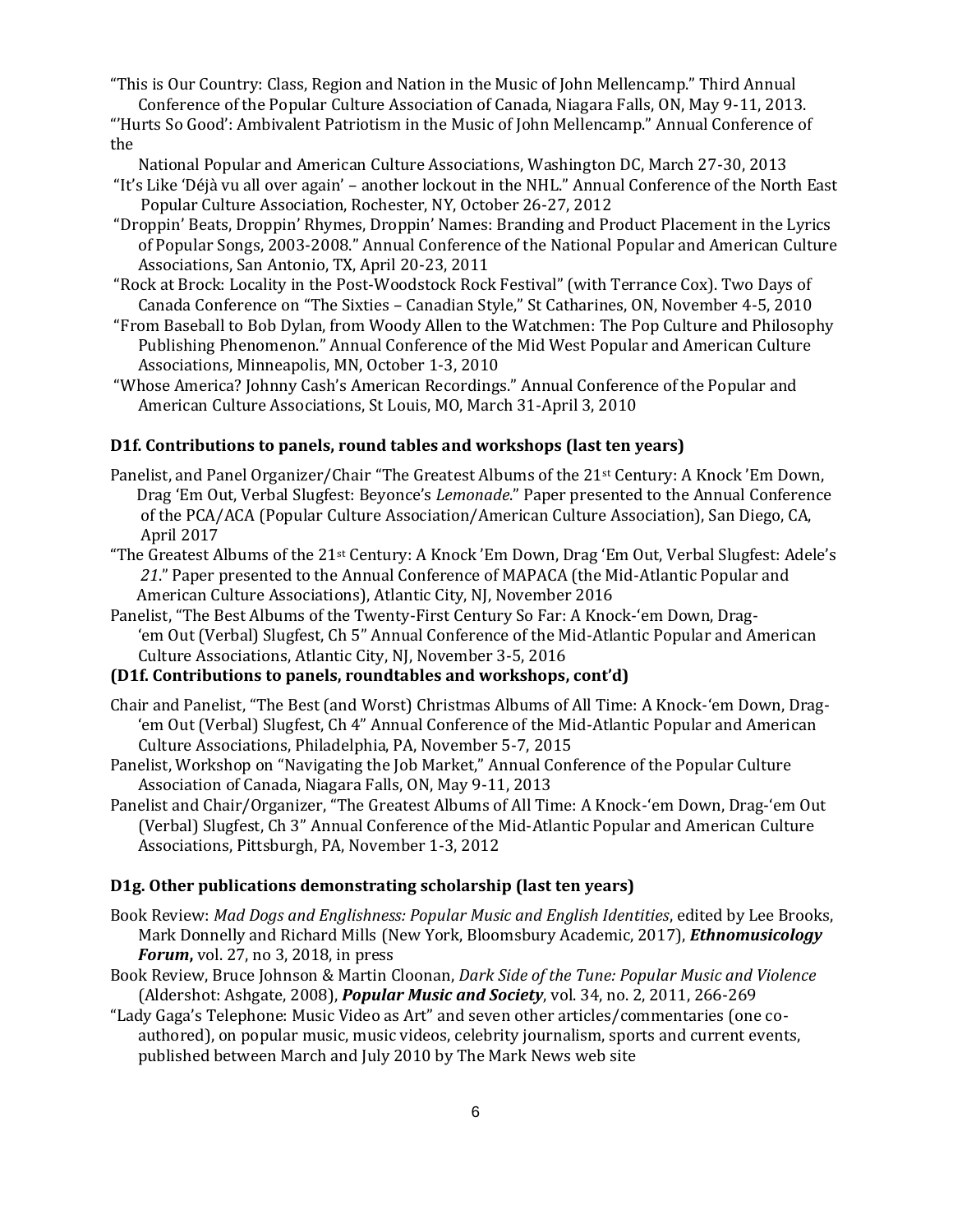# **D1h. Other activities appropriate to the discipline (last ten years)**

- "So far it's been one "Yes" and one "No" Scotland's devolution referenda," presented to "A Good Year for a Referendum?" a symposium on the Scottish Independence Referendum, Brock University, September 12, 2014
- "Where Have All the Protest Songs Gone?" Inaugural lecture in the "Castle in the Community" Lecture Series, The Woolpack Function Room, Herstmonceux Village, Sussex, England, April 2, 2012 (address included both a research paper and a musical performance)
- "'I got the Rolly on my arm and I'm pouring Chandon': Brand name-dropping in popular music lyrics," Scholar-in-Residence public lecture, Bader International Study Centre, Herstmonceux Castle, Sussex, England, March 11, 2012
- "(Un)sung Heroes: Recording Alternative Histories." Invited presentation to the session on "Music & Interpreting History: Striking the Right Note," Symposium on "Creating 1812: Commemoration, National Identity and the Role of the Arts," sponsored by The Niagara 1812 Bicentennial Council, the City of Hamilton Culture Division, the Grimsby Bicentennial Committee and representatives from the Six Nations, Lincoln Alexander Centre and the Hamilton Art Gallery, April 23-24, 2010
- "I don't want my MTV: the future of Music Television." Invited keynote speech, followed by panel discussion with music industry professionals, Rock N' Reel Music and Film Festival, organized by the Music Business Management program, Durham College, Oshawa, ON, April 2-4, 2009

# **D3b. External Grants**

Social Sciences and Humanities Research Council of Canada, \$176,832 over three years (2003- 2006)

for an interdisciplinary study of "Popular Culture in Niagara" (then the largest standard research grant awarded in the social sciences at Brock). Co-investigator, part of eight-person research group: principal investigator, Barry K. Grant, Brock University

**D3c. Consultancies or contracts –** None recent or relevant to current scholarship

# **D4. Work in progress or submitted but not yet published**

- "'After the Waltz is Over': The Legacy of the Band." Book chapter for inclusion in an edited volume provisionally entitled *Rags and Bones: A Multidisciplinary Exploration of the Band* (eds. Jeff Sellars & Kevin C. Neece), contracted by University of Mississippi Press, May 2017, delivered December 31, 2018
- "'Twin Cities' or 'Living Apart Together'? Cooperation, Competition, and Challenges of Urban Governance across the Border in Niagara Falls (Canada) and Niagara Falls (USA)" (with Munroe Eagles). Article manuscript to the *Journal of Bordelands Studies*, October 2018. Editorial decision: revise and resubmit, January 2019
- *A Continental Divide? Canadian and American Value Differences*. A cross-national, multi-site survey research study of attitudes and values among Americans and Canadians – a test of S.M. Lipset's *Continental Divide* (monograph – senior co-author with Munroe Eagles, SUNY-Buffalo; junior coauthors, Yannick Defresne, Laval University, and Dylan McLean, University of West Georgia). Research complete, data analysis and writing in progress. Proposal submitted to SUNY Press
- "Class and Folk Music." 8000 word chapter in progress. Invited contribution to Ian Peddie, ed., *The Bloomsbury Handbook of Popular Music and Social Class*, Bloomsbury Academic, contract signed August 2018, manuscript due end February 2019.
- "Rock for Change." Paper in preparation for the Annual Conference of the Popular Culture Association, Washington DC, April 2019, also projected as the introductory chapter for a an edited volume (also provisionally titled *Rock for Change*) on the political economy of benefit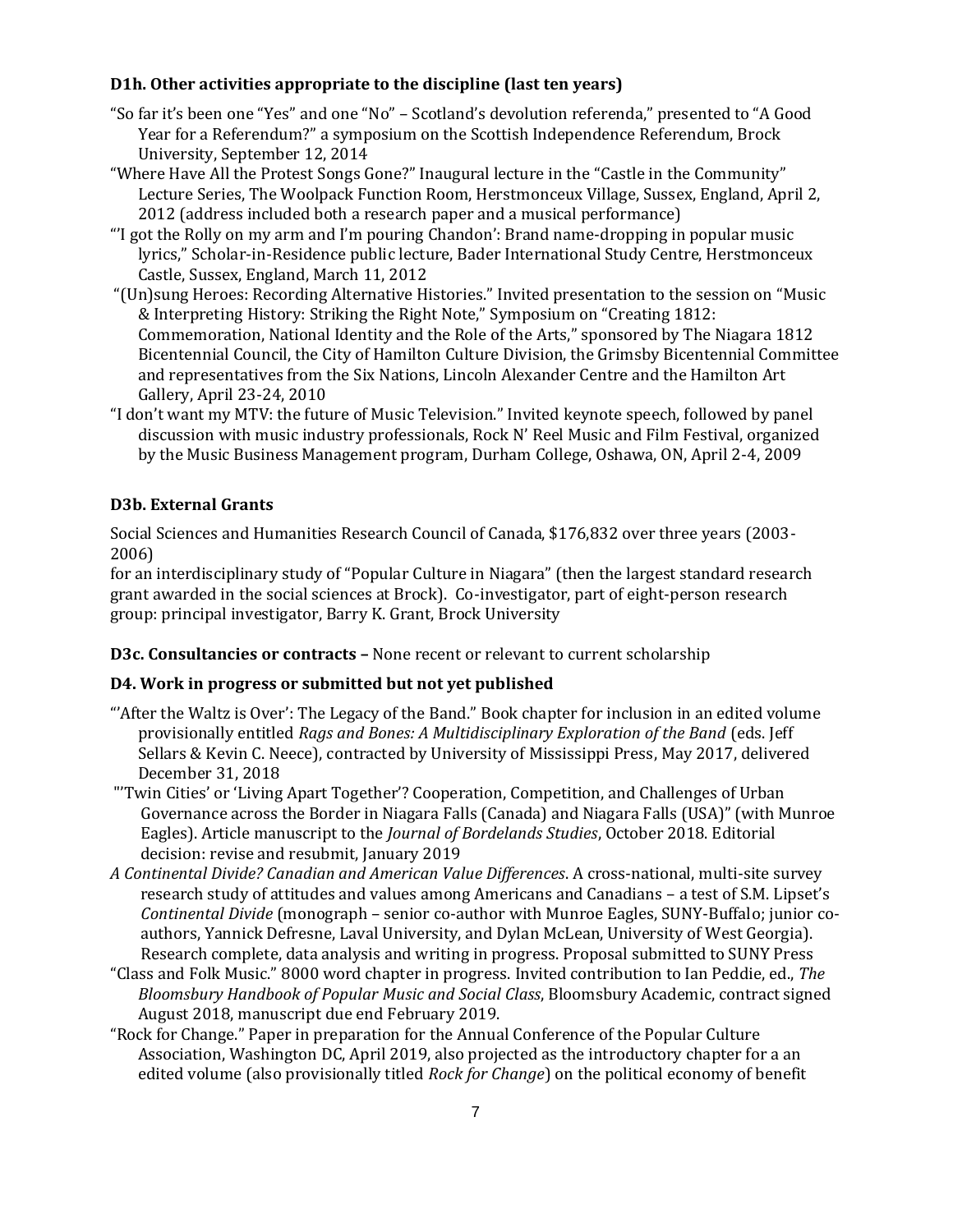concerts and albums.

# **E. TEACHING & LEARNING ACTIVITIES (all sections, last ten years)**

(Course code, course title, years taught, with number of students completing course in parentheses; \* indicates a course I developed from scratch)

# **E1a. Undergraduate Courses**

COMM 1P97\*, Introduction to Communication in Business, 2012-13 (89), 2013-14 (144) COMM/PCUL/SOCI 2P98, Media Industries, 2017-18 (253) COMM/PCUL/SOCI 3P14, Media Industries, 2008-09 (141), 2009-10 (149), 2010-11 (140) COMM/PCUL/TOUR 3Q97\*, Events Management, 2016-17 (59), 2017-18 (60) COMM 4V51\*, Branding, Place and Identity, 2014-15 (28), 2015-16 (24) PCUL/COMM/FILM 2P20, Popular Culture Theory and Research Methods/Theories of Popular Culture, 2009-10 (171), 2010-11 (164), 2012-13 (126), 2016-17 (249), 2017-18 (245) PCUL 2P30\*, Popular Entertainment, 2010-11 (30) PCUL/COMM/MUSI/SOCI 2P70\*, Popular Music and Society, 2008-09 (117), 2009-10 (109), Spring 2014 (28), 2017-18 (79), 2018-19 (80) PCUL/COMM/SOCI 4P23, Research on Media and Popular Culture—Local Popular Culture\*, 2010- 11 (33)

PCUL 4P34, Taste and Popular Culture, 2009-10 (30) POLS 327\* (BISC/Queen's University), Politics and Popular Music, Summer 2009 (12), Fall 2011 (8)

# **E1b. Graduate Courses**

CDAM 5P00\*/CDN 501, Interdisciplinary Research Methods (Brock/UB), 2013-14 (7), 2014-15 (4), 2015-16 (4), 2016-17 (5), 2017-18 (3), 2018-19 (7) PCUL 5V52\*, Popular Music and Cultural Politics, 2012-13 (6)

# **E1c. Service Courses** N/A

# **E2. Student Supervisions**

## **E2a. Undergraduate Supervisions**

CANA 4F01/CANA 4F90, Advanced Topics in Canadian Studies, 2015-16 (2), 2016-17 (1), 2017-18 (1)

INTS 313 (BISC/Queen's University), Mass Media and the Making of Modern Europe, Summer 2011 (2)

COMM 4F80, Directed Reading, The Canadian Television Industry, Fall/Winter 2010-11 (1) COMM 4P60, Digital Culture Internship, Fall 2010 (1)

PCUL 4P80, Directed Reading, The Music Industry, Spring 2010 (1)

# **E2b. Graduate Supervisions**

CDAM 5F91 (MA MRP), Craig Hilimoniuk, "Communicating Brand Politics: The Harper Government in Comparative Perspective," completed August 2017

CDAM 5F91 (MA MRP), Heidi Madden, "Wall of Mirrors: Examining How Fort George and Old Fort Niagara Reflect National Identity," completed August 2016

CDAM 5F91 (MA MRP), Racquel Maxwell, "Factors influencing the results of an international survey of attitudes toward law and justice between Canadian and American university students,"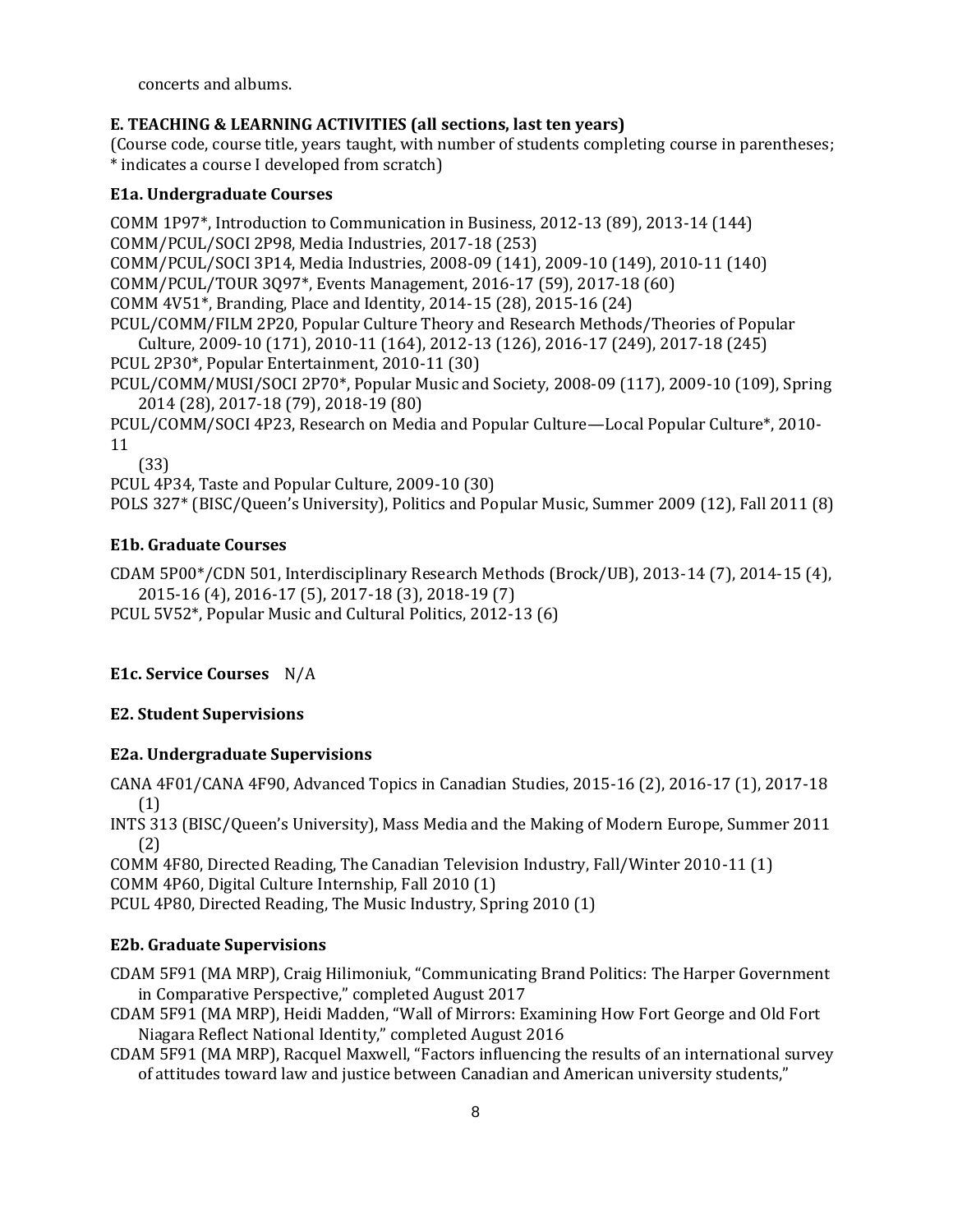completed April 2016

- PCUL 5P04 (MA reading course), Srijan Batra, "Music and Identity in South Asian Diasporic Communities," Winter 2016
- PCUL 5F95 (MA MRP), Samantha Whatley, "Acting American: Authenticity and Performance in Popular Music," completed December 2014
- PCUL 5P04 (MA reading course, co-supervisor), Tinu Silva, "Media Industries and Minorities in Canada," Spring 2014
- PCUL 5P04 (MA reading course), "History, Evolution and Legacy of the Blues," Winter 2011 (2 students)
- PCUL 5F95 (MA MRP), Andrea Bove, "No Longer the Working Man's Game: The Political Economy of European Professional Football, 1995-2010," completed October 2010
- PCUL 5F99 (MA Thesis), Caroline Charest, "Manufacturing 'Authenticity': A Case Study of the Niagara Wine Cluster," defended October 2009
- PCUL 5F99 (MA Thesis), Matthew Ventresca, "Bonds Away: Baseball Mythology and the 2007 Home Run Chase," defended April 2009

#### **E2c. Second reader or committee membership**

Over the last **ten** years, second reader or member of supervisory/examining committee for two MA Theses in Popular Culture (complete), five MA MRPs in Popular Culture (complete), five MA MRPs in Canadian-American Studies (4 complete, 1 in progress), one MA MRP in Studies in Comparative Literature and Arts (complete).

### **F. UNIVERSITY/COMMUNITY SERVICE**

#### **F1. Administrative responsibilities within the university/union (last ten years)**

(see Administrative and Research Positions, C2, above).

### **F2. Participation in university committees**

#### **F2a. Departmental, program and centre committees (last ten years)**

(see also Administrative and Research Positions, C2, above)

9 Chair, Curriculum Committee, Department of Communication, Popular Culture and Film, 2017- Member, MA Popular Culture Program Committee, 2017-18 Member, Curriculum Committee, Department of Communication, Popular Culture and Film, 2016- 17 Member, Faculty Advisory Committee for Canadian Studies, 2016-17 Member, MA Canadian/American Studies Admissions Committee, 2012-13, 2013-14, 2014-15, 2015-16 Member, MA Canadian/American Studies Program Committee, 2010-11, (2011-12 – remotely while on sabbatical), 2012-13, 2013-14, 2014-15, 2015-16, 2016-17 International Liaison Officer, Communication, Popular Culture & Film, 2014-15, 2015-16 Chair, Part-Time Appointments Committee, Communication, Popular Culture and Film, summer 2010 Co-chair, Committee on MA (Popular Culture) Program Governance, 2009-11 Co-chair, Graduate Program Development Committee, CPCF, 2009-10 Member, Communication Studies Working Group and Popular Culture Working Group, CPCF, 2007-13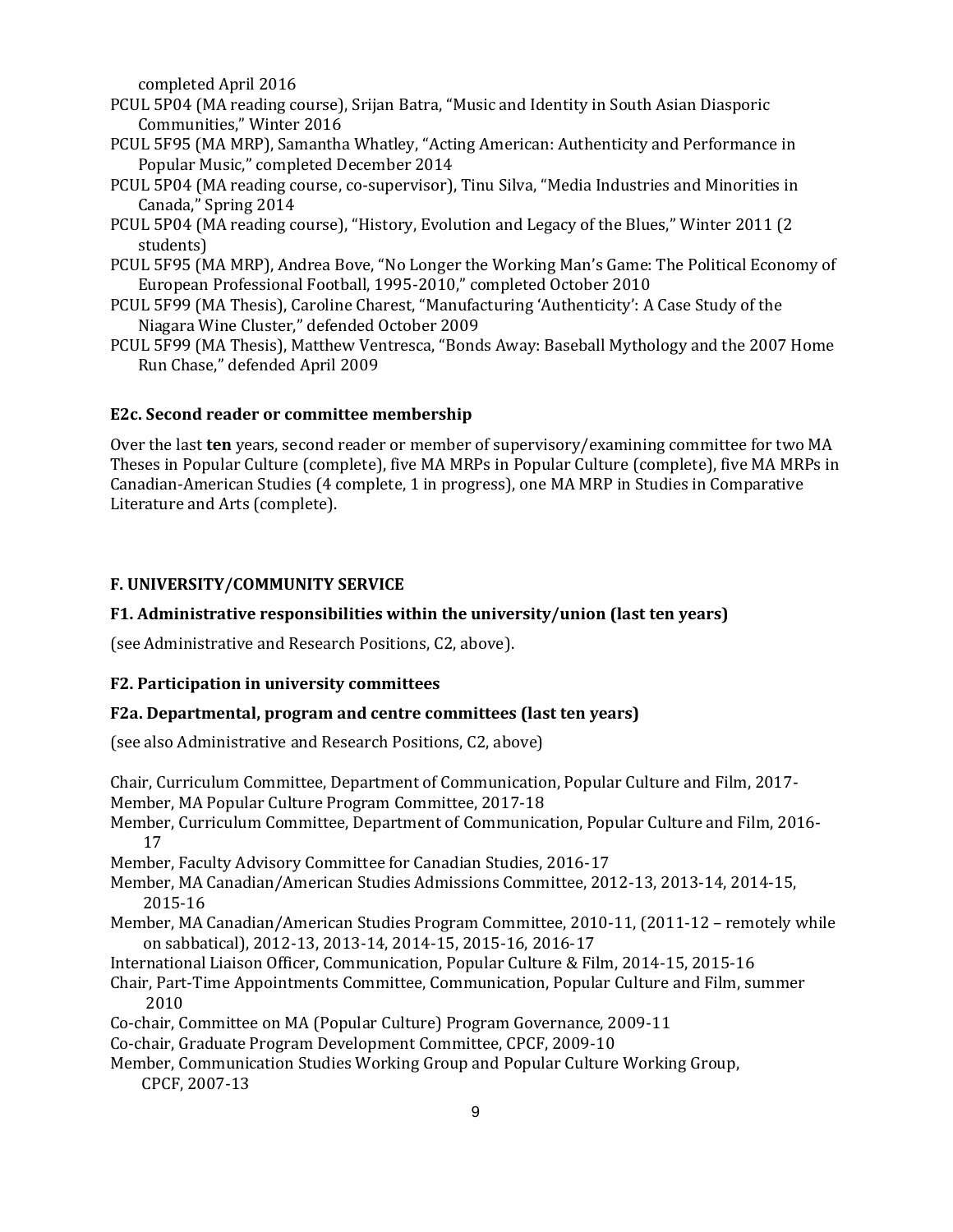#### **F2b. Faculty committees (last ten years)**

Member, Adjudication Committee, Council for Research in the Social Sciences, 2017-18 Member, Adjudication Committee, Faculty of Social Sciences Faculty Research Awards, 2017-18 Member, Adjudication Committee, Faculty of Social Science Student Writing Awards, 2013-18 Member (ex-officio), Committee of Social Science Chairs & Directors/Faculty Council, 2013-16 Chair, Faculty of Social Sciences Curriculum Committee, 2013-16 Chair, Faculty of Social Sciences, Committee of Academic Advisors, 2013-16 Member, Faculty of Social Sciences Space Committee, 2013-15 Member, Planning Committee/Program Committee, BA/BSC Life Sciences Program (Faculty of Applied Health Sciences) 2013-15 Member, Faculty of Social Sciences Tenure and Promotion Committee, 2012-13 Member, Search Committees for Associate Dean, Undergraduate Studies, and Associate Dean,

Graduate Studies & Research, Faculty of Social Sciences, 2009-10

### **F2c. University committees**

Member, Advisory Committee on the Dean of Social Sciences, 2017-18 Member, Committee of Associate Deans, 2013-14, 2014-15, 2015-16 Member, Spring/Summer Review Committee, 2013-14, 2014-15, 2015-16 Member, Academic Integrity Policy Advisory Committee, 2013-14, 2014-15, 2015-16 Member, NSSE Steering Committee, 2013-14, 1014-15, 2015-16 (**F2c. University committees, cont'd)**

Chair, Academic Integrity Policy Revision Subcommittee, 2014-15, 2015-16 Member, Working Group on Academic Advising (President's Task Force on Program Review), 2014 Internal Member, Academic Review Committee, Department of Geography, Winter 2013 Member (BUFA Representative), University Adjudication Committee for Chancellor's Chair and Distinguished Researcher Awards, 2010

### **F2d. Union committees**

Member, Communications and Bargaining Support Committee, Brock University Faculty Association (BUFA), 2010-11

### **F4. Participation in scholarly/professional organizations outside the university F4a. Service as external examiner**

- Brock University, MA: Chelsey Tredenick, "Deconstructing the Discourse of Resistance: Broadening Understandings of Teenage Girls' Resistant Behaviour," MA thesis, Department of Child and Youth Studies, Brock University, October 2009
- York University, PhD**:** Barbara Pirsch-Steigerwald, "The Rise of Neo-Liberal Discourse in Canada, 1984-1996: or How NAC Became a 'Special Interest' Group," doctoral dissertation, Department of Political Science, York University, Toronto, December 5, 2001.
- University of Alberta, PhD: Thomas J. Butko, "Revolution or Revelation: A Gramscian Approach to the Rise of Political Islam in Palestine," doctoral dissertation, Department of Political Science, University of Alberta, Edmonton, September 17, 1999.
- Brock University: Since 2008, chair/extra-departmental examiner for one PhD thesis in Psychology and ten MA theses in Child & Youth Studies, Critical Sociology, Geography, Psychology, and Social Justice & Equity Studies.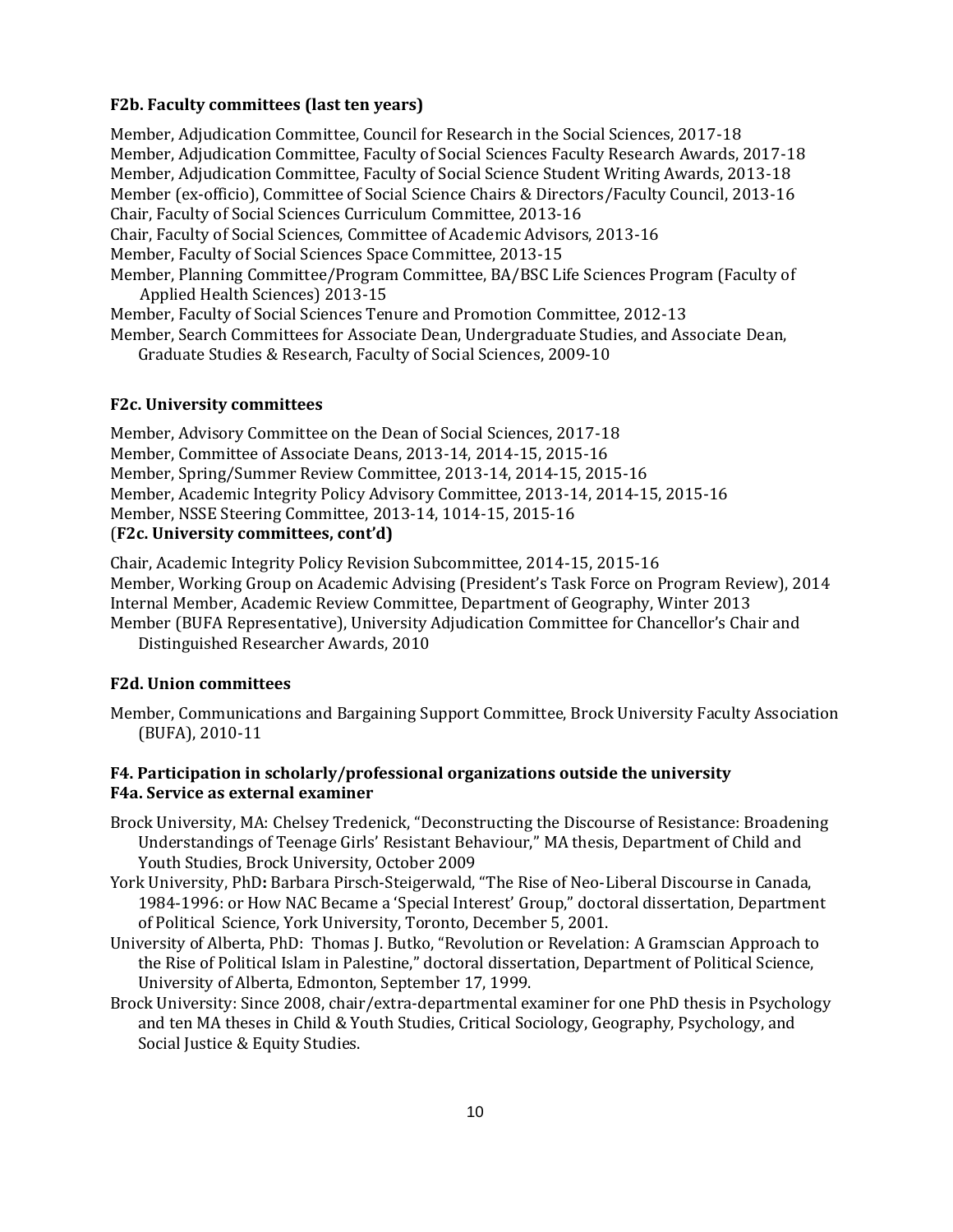## **F4b. Service to scholarly/professional organizations (last ten years)**

Member, Program Committee, Biennial Conference of the Association for Canadian Studies in the United States (ACSUS) to be held in Las Vegas, NV, October 2017

Denisoff Prize Committee (award for the best article published each year in the journal, *Popular Music & Society*), member 2013, 2014, chair 2015

Member, Organizing Committee, Fifth Annual Conference of the Popular Culture Association of Canada, Sheraton on the Falls, Niagara Falls, ON, May 7-9, 2015

Member, Organizing Committee, "A Good Year for a Referendum – Symposium on the 2014 Referendum on Scottish Independence," Brock University, September 12, 2014

Member, Organizing and Program Committees, "Canada Abroad" Conference, Bader International Study Centre, Herstmonceux Castle, Herstmonceux, Sussex, England, July 30-31, 2013

Past President (and member of the Executive), Popular Culture Association of Canada, 2013-15 Member, Organizing Committee, Third Annual Conference of the Popular Culture Association of

Canada, Sheraton on the Falls, Niagara Falls, ON, May 9-11, 2013

President, Popular Culture Association of Canada, 2011-2013

Conference co-chair, inaugural Annual Conference of the Popular Culture Association of Canada, Marriott Gateway, Niagara Falls, ON, May 12-14 , 2011

Co-chair, Steering Committee to establish the Popular Culture Association of Canada, 2010-11 Member, Student Scholarships Committee, Mid West Popular Culture Association, 2009, 2010 Program co-chair and member of the organizing committee, "Two Days of Canada 2010: The Sixties – Canadian Style," Brock University, November 4-5, 2010

# **F4c. Service to scholarly/professional publications (last ten years)**

Guest editor, special issue of the *Journal of Rock Music Studies* on "The Live Concert Experience" (also see publications)

Guest editor, special issue of the *British Journal of Canadian Studies* on "Canada Abroad" (also see publications)

Member, editorial board, *Rock Music Studies*, 2013-

Film, Video and Software Review Editor, *Popular Music and Society*, 2008-13

Member, editorial board, *Popular Music and Society*, 2008-13

Book Review Editor, *Popular Music and Society*, 2008-2011

Member, editorial advisory board, *Journal of Popular Culture*, 2007-13

Member, editorial board, *Canadian Journal of Communication*, 2005-

In last ten years, assessor/referee of book proposals and book/article manuscripts in the areas of Canadian cultural policy, globalization and cultural policy, hip-hop culture, introductory popular culture, theories of popular culture, Marxist theory, media studies and communications, politics and popular culture, popular music, reality TV, and youth culture for the following publishers and journals: McGill-Queen's University Press, Nelson Canada, Polity Press, Routledge, Rowman & Littlefield, Sage Publications, Scarecrow Press, University of Toronto Press, *American Music*, *British Journal of Canadian Studies*, *European Journal of Cultural Studies, Journal of Canadian Studies*, *Journal of Popular Music Studies*, *Nationalism and Ethnic Politics* (and also journals for which I am on the editorial or editorial advisory board, above)